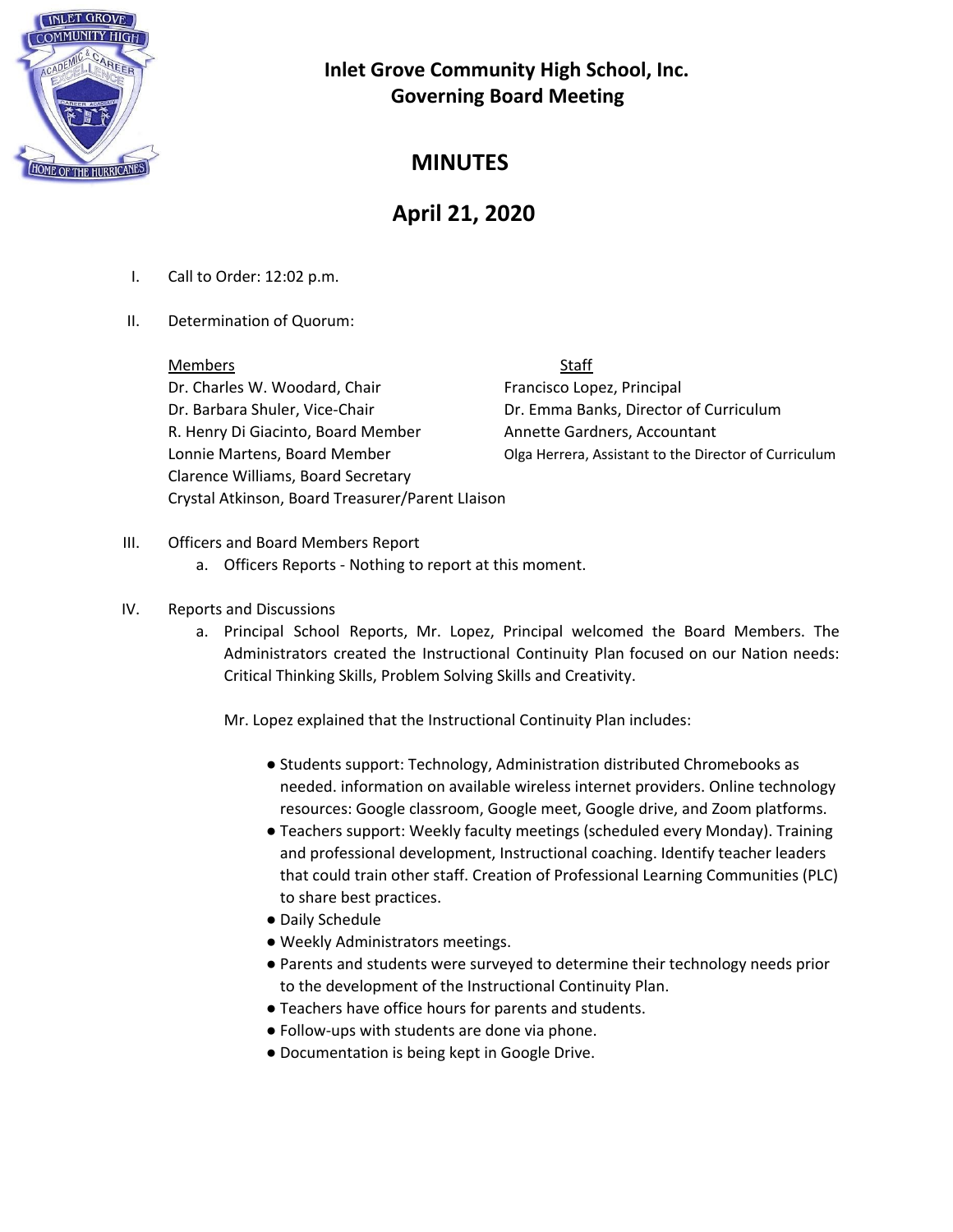

Mr. Lopez explained that due to COVID-19 IGCHS is not able to do any type of industry certification, therefore, no industry certification testing for the rest of the school year.

Mr. Lopez explained that 254 students have applied for the next school year, 123 students have been accepted and we have received 45 registrations. The skipper's letter will be edited with the appropriate verbiage.

Mr. Lopez explained to the Board Members that originally May 8, 2020, was scheduled as the last day of school for seniors, the school must add 5 additional business days to make up for any missing days. The last day of school for Seniors will be May 15, 2020. We do not have a date to reopen the school, we are waiting on further instructions from the District.

Mr. Lopez requested the Board to approve May 15, 2020, to be the last day for Seniors. **MOTION #1**: Dr. Shuler made the motion to approve May 15, 2020, as the last day of school for Seniors, this motion was second by Lonnie Martens. **Vote Unanimous.**

Dr. Woodard requested information about teachers' compliance with the District requirements. Mr. Lopez explained that the instructional Continuity Plan was presented to the teachers. In addition, the Administrators identified teachers leaders that could train other staff on how to use digital platforms. Administrators provided technology and online resources. Weekly meetings are scheduled to address any concerns or issues and to share best practices and Administrators are available via email, phone and virtually.

- b. Program Reports by Dr. Emma Banks, Director of Curriculum Dr. Banks distributed the AP's reports to the Board Members for their review.
- c. Financial Reports, presented by Annette Gardner, Accountant
	- Title I reimbursement report from document reimbursement was submitted on April 2, 2020, in the refund amount of \$17,316.99. Funds remaining for reimbursement \$ 44,749.44.
	- The Industry Certification Funds' total revenue was \$248,968.00 with a decrease of -\$14,582.99, original budget \$263,550.99. Funds include teacher bonuses for a total of \$15,017, materials and supplies \$223,251, 365 students with qualifying scores, total of 9 teachers receiving a bonus included a deceased teacher. Per DIstrict's approval and authorization, the deceased teacher's bonus was to be distributed between the culinary or the career departments.

Accountant is requesting Board approval to amend the budget for adjusted IND Certification funds.

**MOTION #2:** Motion was made by Dr. Shuler and second by Crystal Atkinson to approve the FY20 amended budget. **Vote Unanimous.**

● IDEA Reimbursement total \$14,812.59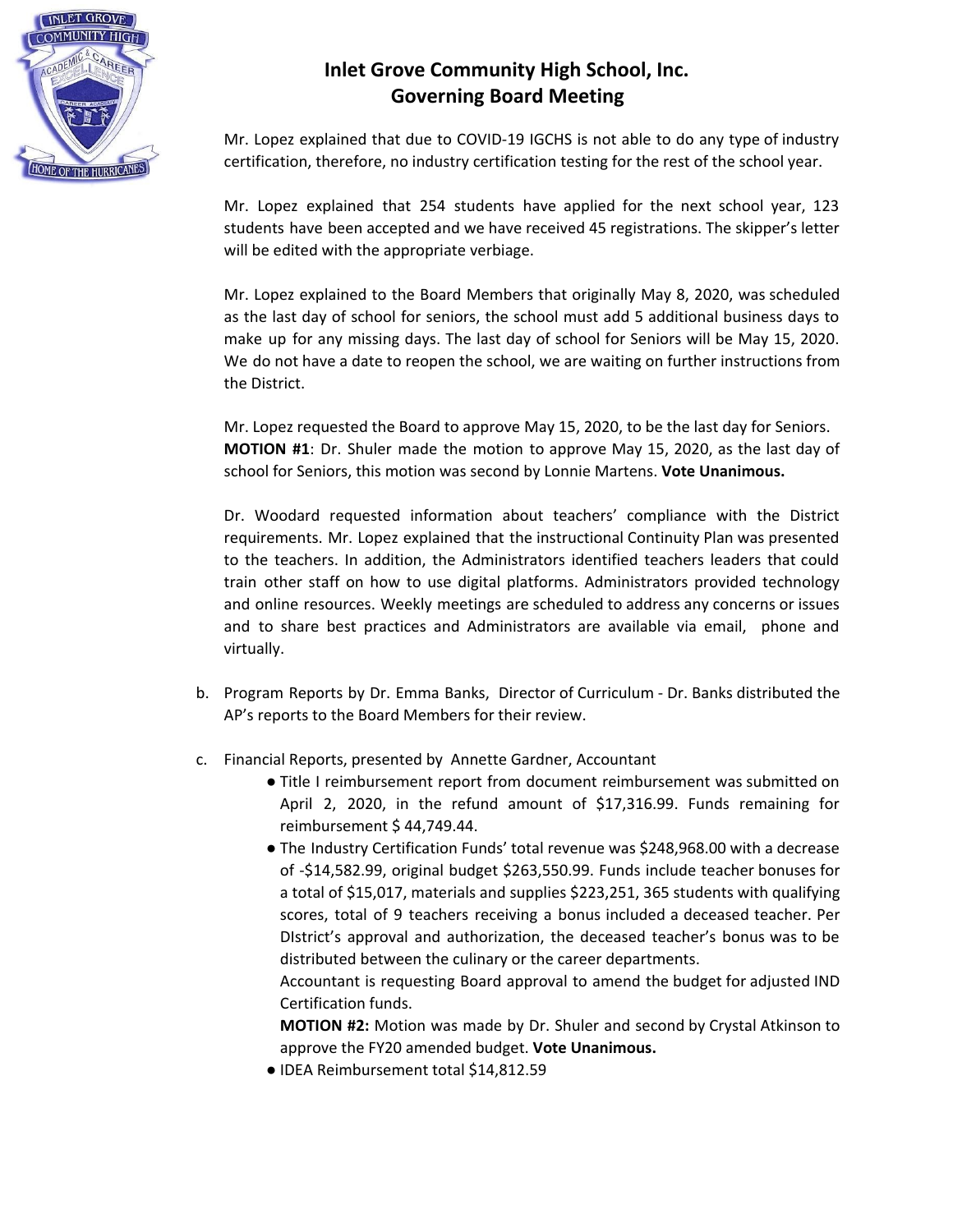

- Net operating income -\$47,447.43 and Liability Compensated absence \$231,191.53
- Accounts payable aging details as of 4/21/20 The operating account payable due is \$3,329 and Activities account payable due is \$3,673. Documents attached.
- The Paycheck Protection Loan (PPL) was recommended by Craig Kahle, CPA, to Dr. Banks as financial support if needed. Dr. Banks made the decision to NOT apply for this loan, it is not recommended or necessary to have any additional loans, Dr. Banks won't be applying for any loan. Mr. Williams explained to the Board the process and qualification of this loan, the amounts of loans are up to \$10 million. Dr. Banks insisted that she is not interested in applying for any type of loan. Board Members supported Dr. Banks' decision because Dr. Banks' doesn't need to have her name listed under any type of loans .
- Ms. Gardner asked the Board Members to consider the idea of changing insurance agents from Brown and Brown to the Insurance Office of America for the FY2021. Board members will discuss the request and make a further decision during May's Board meeting .
- We currently have 778 FTE.
- As of April 21, 2020 we have \$385,832.27 in the bank. Reserve MoneyMarket has \$64,662.39 in the bank.
- V. Old business, Dr. Banks communicated to the Board Members
	- a. Dr. Banks explained that Arnold Law Firm emailed the final School's Renewal Contract on April 20, 2020, and Dr. Banks emailed it to all the Board Members.
	- b. Outstanding Bills, Dr. Banks explained to the Board Members that on a daily basis Dr. Banks has meetings with Ms. Gardner to discuss any financial issues, outstanding bills, and go over the CAP.
	- c. Corrective Action Plan, Dr. Banks explained that she provides updates to the District to comply with all the requirements .
	- d. Lease Agreement, Dr. Banks explained to the Board Members that the new School Property Lease Agreement was emailed to the Planning and Land Development department.
	- e. MTMH Awards Gala, Dr. Banks explained that MTMH Gala is canceled due to the COVID-19, and rescheduled for May 22, 2021. Dr. Banks contacted the guests that have paid, and offered them the option to reimburse their money or to save the payments for next year's event.
- VI. New Business
	- a. COVID-19, all District's communication related to COVID-19 is forward to the Board Members by Mr. Lopez and Dr. Banks. A representative from the City of Riviera Beach contacted Dr. Banks concerning scheduling a special event for IGCHS Seniors, more details will be communicated.
	- b. Transportation Refunds, Dr. Banks contacted the District for more information regarding the months that the District did not provide transportation, and the charges of two (2)